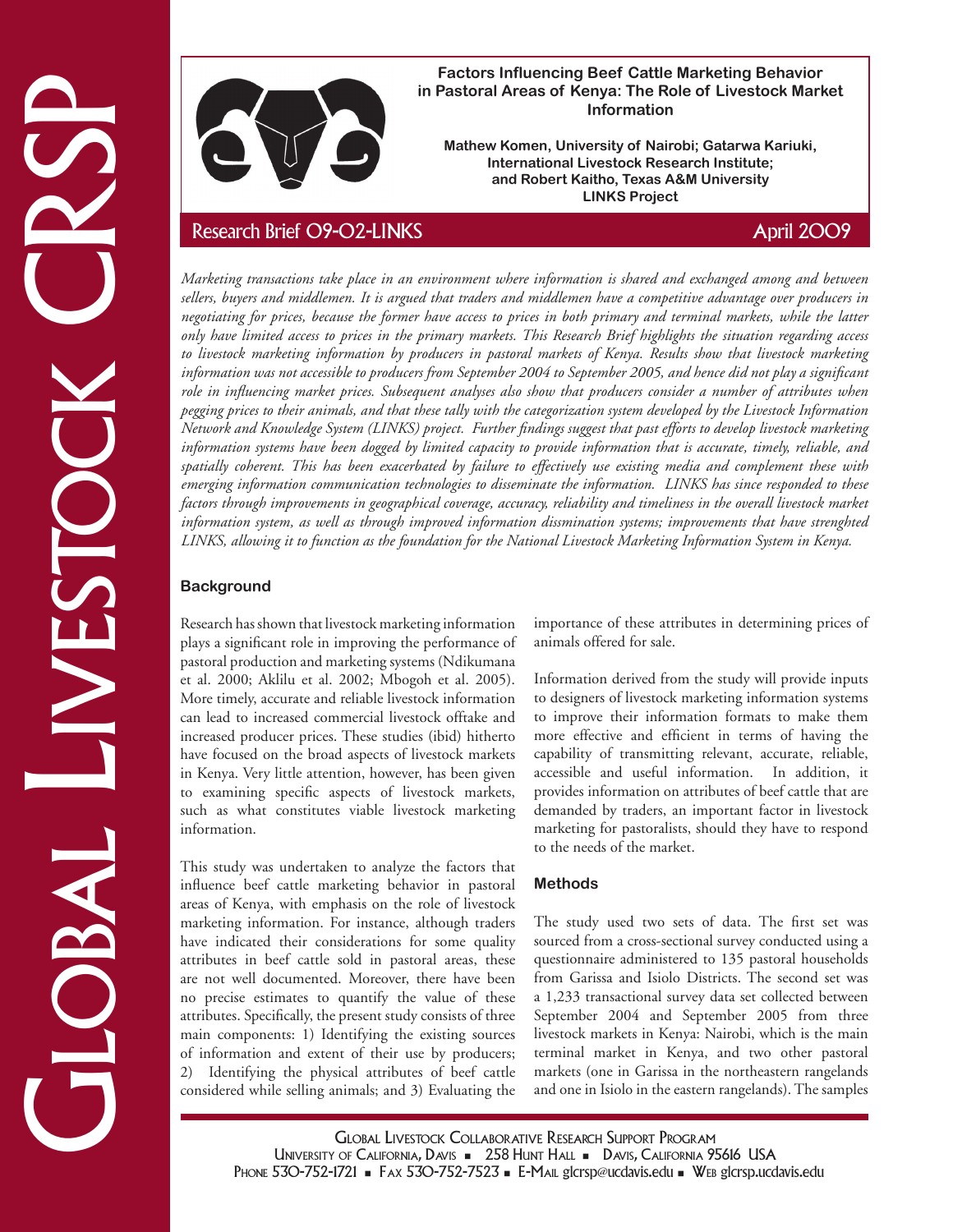|  |  | Table 1. Ranking of beef cattle attributes by respondents. |  |  |  |
|--|--|------------------------------------------------------------|--|--|--|
|--|--|------------------------------------------------------------|--|--|--|

| <b>Attribute</b>            | <b>Description</b>                                                  | <b>Rank</b>    | <b>Respondents</b><br>$(n=132)$ | Percentage |
|-----------------------------|---------------------------------------------------------------------|----------------|---------------------------------|------------|
| <b>Sex</b>                  | Animal is male or female                                            | 1              | 131                             | 94.9       |
| Age                         | Immature $(< 1$ year), young $(1-2$ years),<br>mature $($ >2 years) | $\overline{2}$ | 109                             | 79         |
| <b>Body condition</b>       | Muscle and fat distribution                                         | $\overline{3}$ | 100                             | 72.5       |
| <b>Castration condition</b> | Male castrated or not                                               | $\overline{4}$ | 58                              | 42         |
| <b>Breed</b>                | Boran, Zebu, Sahiwal, Mixed                                         | 5              | 48                              | 34.8       |
| <b>Breeding ability</b>     | Reproductive ability                                                | 6              | 32                              | 23         |
| Character                   | Aggressive or docile to people and other<br>animals                 | $\overline{7}$ | 21                              | 15.2       |
| <b>Lactation</b>            | Level of milk production and milking length                         | 8              | 18                              | 13         |
| <b>Pregnancy status</b>     | Female in-calf or not                                               | $\overline{9}$ | 16                              | 11.6       |

were based on beef cattle presented and sold in the three markets. The data were collected randomly in each of the markets by trained Livestock Information Network and Knowledge System (LINKS) project market monitors. The monitors visually assessed the beef animals on different characteristics, and interviewed traders on market transaction prices. The raw data were used to calculate the average prices, which were then sent to the LINKS central server via coded Short Message Service (SMS).

#### **Preliminary Findings**

Data from the cross-sectional survey were analyzed using descriptive statistics to generate frequencies. Results indicated that a majority of the respondents (73%) had access to radio, while 28%, 11% and 10% had access to a cellphone, newsprint and television respectively. To obtain information on livestock marketing, 75% of the respondents relied on their neighbors and their own personal visits to the market. On the need for price information from other markets, 77.8% of the respondents expressed a strong need, and out of these 32%, 54%, and 9% desired to have the information on weekly, monthly and quarterly basis respectively, while 5% were indifferent about the frequency. A total of 96% of the respondents preferred to sell their animals within markets in their region citing distances to other markets, security, volume of sales and unfamiliarity with distant markets as the major factors

influencing the decision, in that order. The study found out that over 75% of the pastoral households used visual assessment to peg prices to their animals before sale. This corroborates findings in Kaitho et al. (2004). As a followup step, pastoralists were asked to rank the attributes they considered when selling beef cattle. Table 1 summarizes these results by frequency.

The results from the transactional data, analyzed using regression analysis, are given in Table 2. Almost all the attributes were negatively correlated to the price, class, sex, volume, castration, grade and market. Other reported items, such castration and breed type were not significant. This could have been associated with the uniform/single breed available in each market. The analyses for the individual attributes indicate the relationships given below.

*Class.* The class of beef animal was used as a proxy for age (mature, young, immature), which showed that mature animals fetched higher prices than immature ones. The coefficient for class variable suggested that class had the largest negative influence on cattle price as indicated by the highest negative coefficient. Price decreased by 0.53% for a 1% change in class.

*Sex.* The results on the sex variable (male, female) showed that males fetched higher prices than females by a premium of 0.4% on average. This corroborates results of previous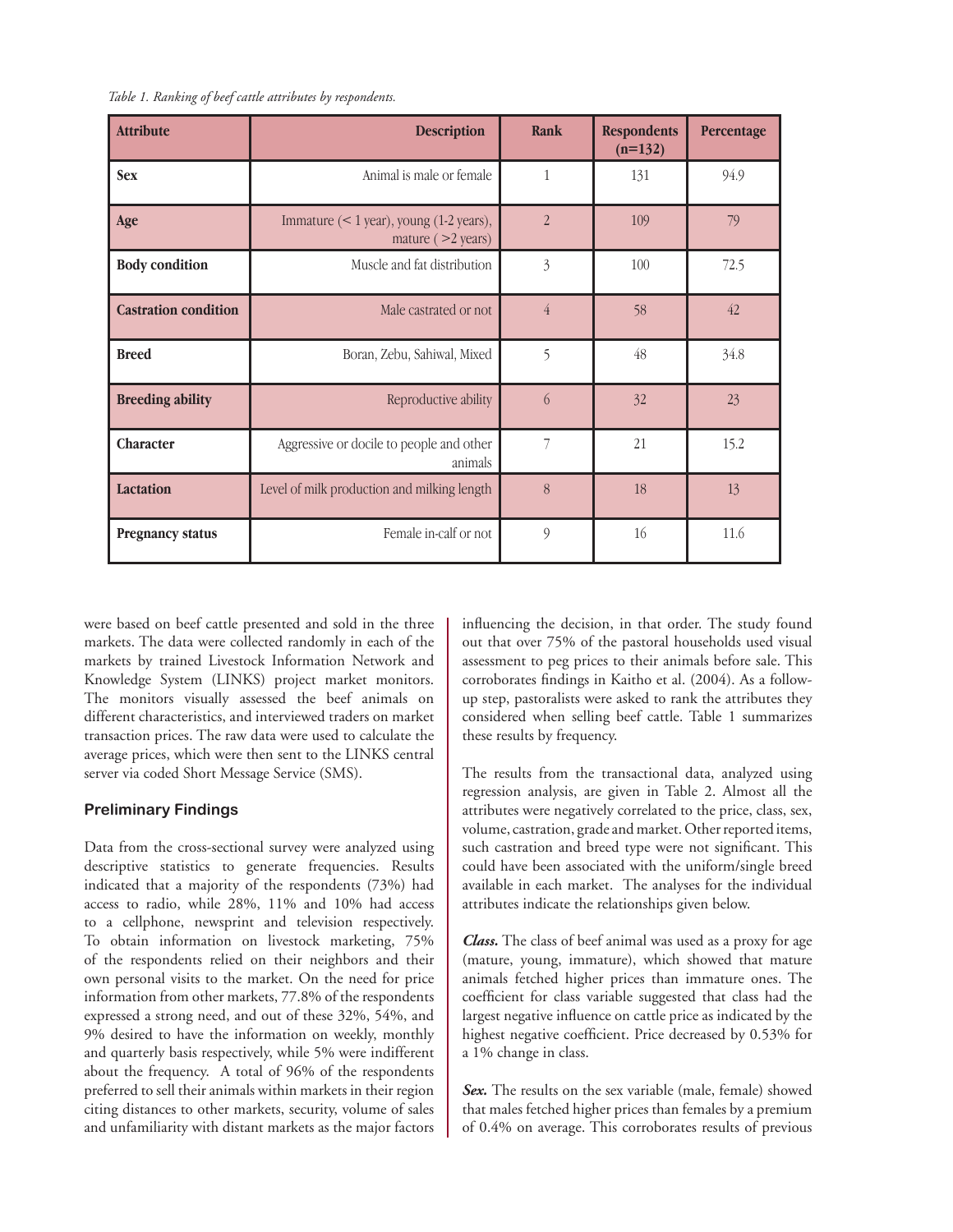studies by Sieff (1999) which showed that males usually fetched higher prices than females. The positive correlation coefficient observed for sex showed preference for males. Males are bought for both breeding and slaughter purposes. Their demand was expected to exceed that of female cattle, which are mainly required for breeding purposes. Males were also thought to yield more meat than females.

*Market.* The market variable has a negative coefficient (- 0.149) and standard error of 0.012. The negative coefficient indicates that prices in Nairobi are higher than prices in other markets of Isiolo and Garissa. This is reasonable given that Nairobi is the terminal market.

*Grade.* The variable grade (grade 1, 2, 3, 4; the higher the grade, the poorer the body condition) is used to reflect the influence of the cattle body condition scoring method (a proxy for meat quality and weight) as developed by LINKS, and emerged as a significant explanatory variable. It has a negative coefficient (-0.147) with a standard error of 0.009. Animals available for sale in the markets were mainly grades 2 and 3. Grade 2 fetched a higher price than grade 3.

*Volume.* Volume was the other factor affecting prices. The volume had a standardized coefficient of -0.235. This corroborates well with the theory of standard demand which states that the lower the supply (volume) the higher the price. In this case it indicates that a 1% increase in volume decreased the average price by approximately 0.235%.

*Breed.* The breed variable (Boran, Zebu, Mixed) had a positive coefficient of 0.037and standard error of 0.010. This indicated that mixed breeds (crosses) commanded higher prices than the local breeds such as Boran and Zebu.

*Castration.* Castration yielded a negative coefficient, – 0.026 and standard error of 0.016. This implies that noncastrates fetched higher prices than castrates because they were in high demand both for breeding as well as slaughter purposes and were therefore regarded as premium animals. The results, however, were not significant at the 1% level.

The overall regression model explained about 82% of the total variation in the dependent variable. The regression model on factors influencing commercial offtake rates showed that market information had a positive response to livestock offtake rate; the response was significant at the 10% level with a coefficient of 0.074 and standard error of 0.007. Other significant variables determining offtake rate were household size, dependency ratio, cattle birth rate, cattle purchase rate, off-pastoral income and mortality rate. At the time of the study, market information provided by LINKS had just started diffusing to producers, and respondents felt that improved accuracy and reliability of market information would be useful for informing marketing decisions for pastoral households. Research findings (Aklilu et al. 2002; Mbogoh et al. 2005) show that information can indeed improve marketing performance in pastoral areas if it can be availed efficiently and in good time.

## **Practical Implications**

The results indicate that livestock marketing information was not accessible to producers from September 2004 to September 2005, and hence did not play a significant role in influencing market prices. Subsequent analyses also show that producers consider a number of attributes when pegging prices to their animals, and that these tally with the categorization system developed by LINKS. LINKS has since responded to these factors through improvements in geographical coverage, accuracy, reliability and

*Table 2. Regression results of the semi-log price model for beef cattle.*

|                |                 | <b>Unstandardized</b><br><b>Coefficients</b> |                   | <b>Standardized</b><br><b>Coefficients</b> |                |
|----------------|-----------------|----------------------------------------------|-------------------|--------------------------------------------|----------------|
| X              | <b>Variable</b> | <b>Beta</b>                                  | <b>Std. Error</b> | <b>Beta</b>                                | <b>T</b> value |
|                | $(Constant) +$  | 10.17                                        | 0.07              |                                            | 151.04         |
| $\mathbf{1}$   | Market+         | $-0.15$                                      | 0.01              | $-0.19$                                    | $-12.11$       |
| 2              | $Class+$        | $-0.53$                                      | 0.01              | $-0.69$                                    | $-42.23$       |
| $\overline{3}$ | Breed+          | 0.03                                         | 0.01              | 0.04                                       | 2.59           |
| 4              | Volume+         | $\theta$                                     | $\theta$          | $-0.24$                                    | $-14.39$       |
| 5              | $Sex+$          | 0.40                                         | 0.07              | 0.09                                       | 6.02           |
| 6              | Castration      | $-0.03$                                      | 0.02              | $-0.03$                                    | $-1.69$        |
|                | Grade+          | $-0.15$                                      | 0.01              | $-0.25$                                    | $-16.86$       |

Dependent Variable: Natural log of price

+ Significant at 1% level, R2 = 0.821